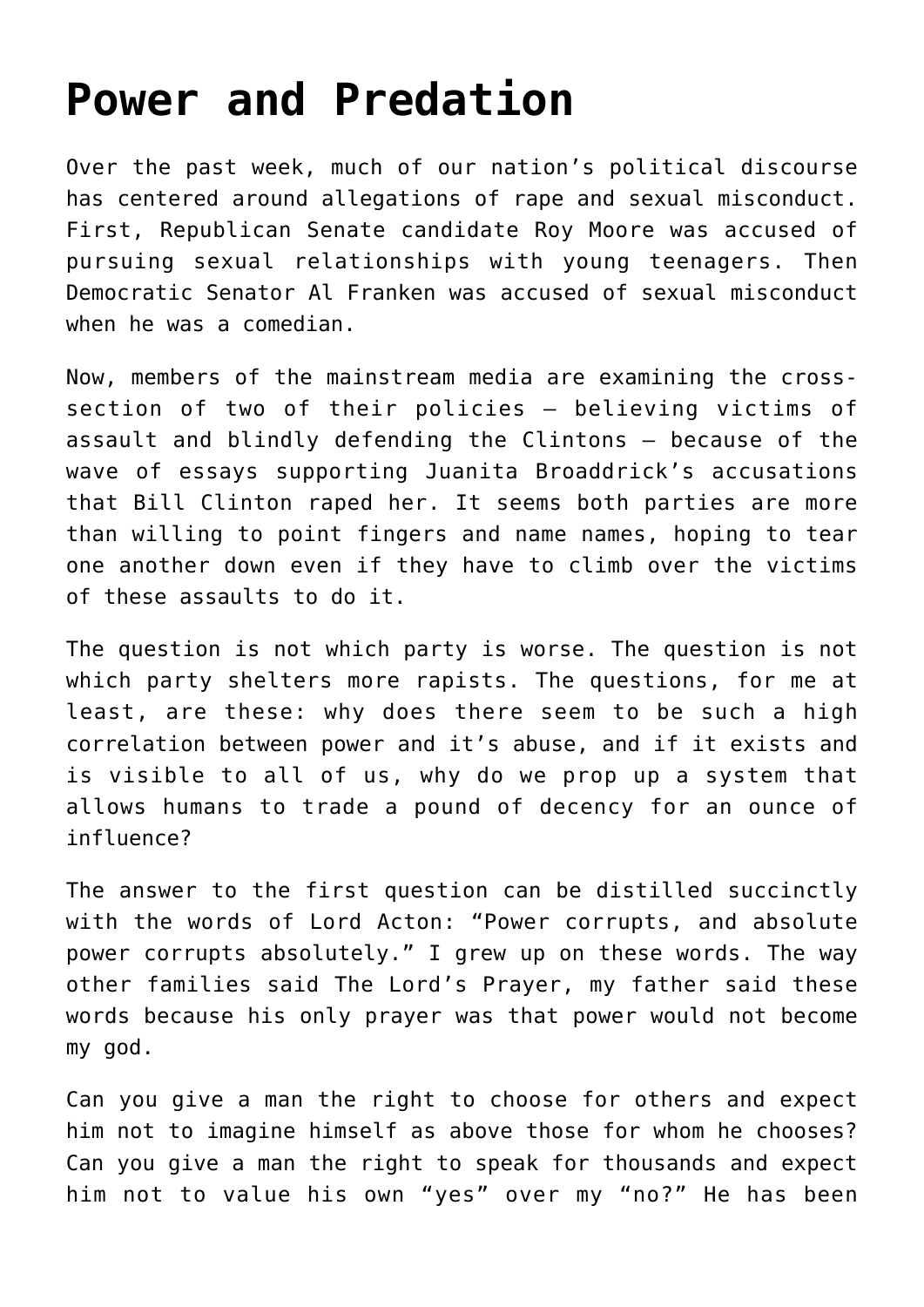taught that his voice is the voice of a county, a district, a state, a nation. How is that the equal of my voice, the voice of one body?

I am not condoning this behavior. There will be no blessings for this violence and narcissism, not from me. But you cannot expect me to denounce this behavior as vehemently as I do without searching for a reason behind it. We can't cure this cancer if we don't find the tumor.

## **Lust for Power**

This is not an issue of physical lust but of the lust for power and of the delusions it produces. If you seek and achieve the ability to speak for others, it is natural for you to assume your voice is more important than theirs. This happens in every setting: teachers value their words over their students, lovers seek to perfect their partners, parents disregard the desires of their children – all because they think they know better. And maybe sometimes we do know better, but every time we exercise power over someone else to get our way, even with the best of intentions, we say to them, "I am better and more important than you. I will disregard what you want to achieve my own ends." In the end, isn't that what sexual violence is: one person disregarding the sovereignty of another to achieve their own gratification?

In a democracy, we give one person the authority to speak for thousands of others. The speaker only answers to the spokenfor every 2, 4, or 6 years, unless they create a scandal. The speaker often leaves the physical area the spoken-for occupy and thus is removed from the consequences of the policies they implement.

The speaker makes his or her decisions in isolated rooms, and if they make the wrong decision, the 24-hour news cycle will quickly sweep away the evidence of their wrongdoing. This is a system that effectively insulates people from the consequences